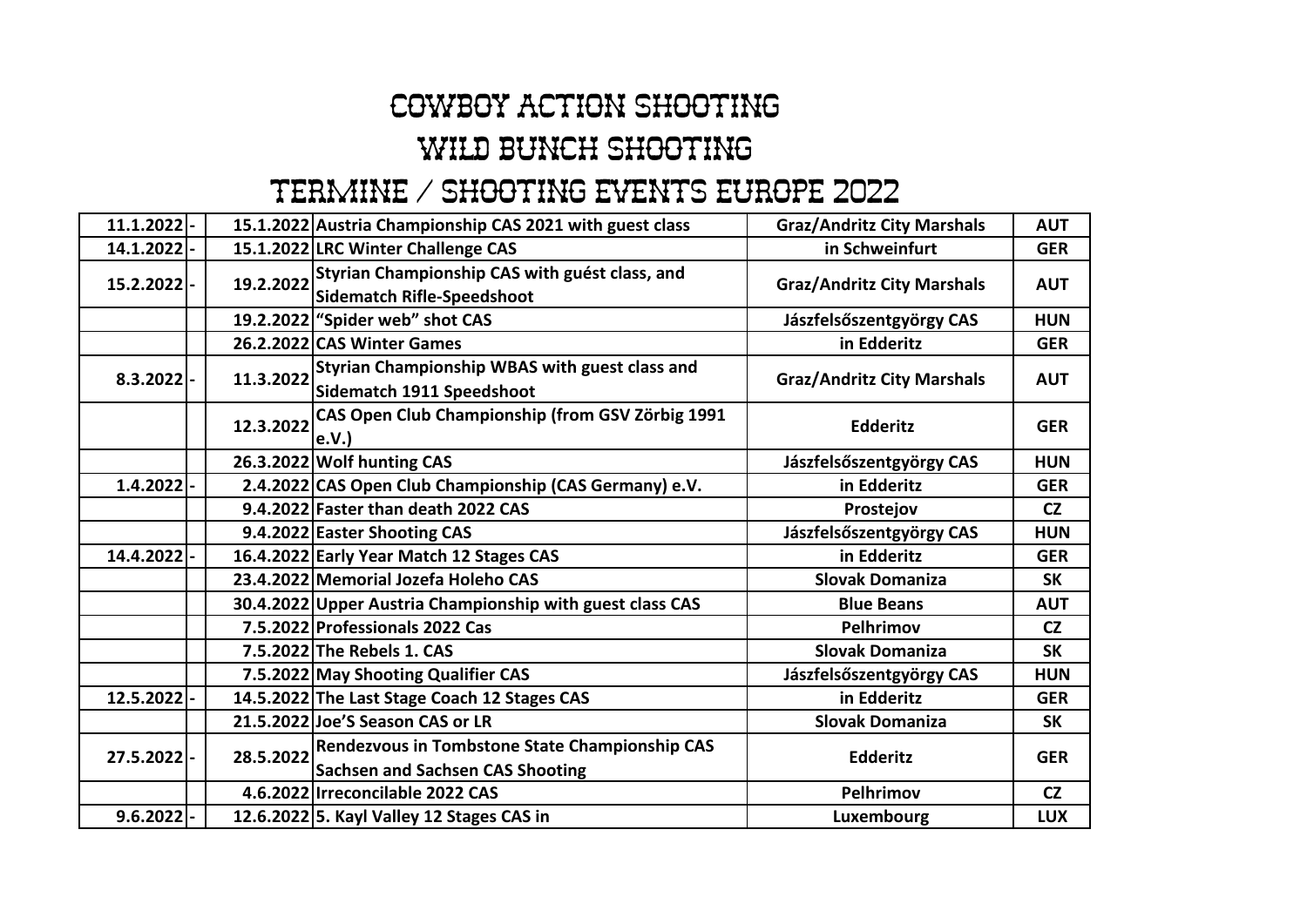| 10.6.2022    | 11.6.2022 | <b>State Championship WBAS Sachsen and Sachsen WBAS</b><br>Shooting               | in Edderitz                 | <b>GER</b> |
|--------------|-----------|-----------------------------------------------------------------------------------|-----------------------------|------------|
|              |           | 18.6.2022 Gunsmoke at the Borderline CAS 3- country corner                        | in Zittau                   | <b>GER</b> |
|              |           | 18.6.2022 June Shooting, Qualifier CAS                                            | Jászfelsőszentgyörgy CAS    | <b>HUN</b> |
| 18.6.2022 -  |           | 19.6.2022 5th Quigley Way 2022 CAS or WBAS                                        | <b>Slovak Domaniza</b>      | <b>SK</b>  |
| 22.6.2022-   |           | 25.6.2022 Hell in Znojmo CAS or WBAS                                              | Znojmo Oblekovice AWS       | <b>CZ</b>  |
| 1.7.2022     |           | 3.7.2022 Great cowboy meeting CAS or WBAS                                         | <b>Tótkomlós CASHUN</b>     | <b>HUN</b> |
|              |           | 9.7.2022 Bambino Shootout CAS or WBAS                                             | <b>Slovak Domaniza</b>      | <b>SK</b>  |
| 11.7.2022    |           | 16.7.2022 France National Championship                                            |                             | <b>FRA</b> |
| 15.7.2022 -  | 16.7.2022 | The Whisky Bullet 12 Stages International CAS 3-<br>country corner                | in Zittau                   | <b>GER</b> |
|              | 23.7.2022 | <b>CAS Lower Austrian Championship, CAS Ybbs River</b><br><b>Western Shooters</b> | Amstetten                   | <b>AUT</b> |
|              |           | 30.7.2022 Wild West Show CAS or WBAS                                              | <b>Slovak Domaniza</b>      | <b>SK</b>  |
|              |           | 30.7.2022 Barny and Hussar memorial competition CAS                               | Jászfelsőszentgyörgy CAS    | <b>HUN</b> |
| 2.8.2022     |           | 7.8.2022 German Championship Phillipsburg CAS or WBAS                             | Phillipsburg                | <b>GER</b> |
| 6.8.2022     |           | 7.8.2022 Tatanka Camp                                                             | Znojmo Oblekovice           | <b>CZ</b>  |
| $8.8.2022$ - | 14.8.2022 | Days of Truth 2022, Europe Championship CAS or<br><b>WBAS</b>                     | <b>Slovak Domaniza SAWS</b> | <b>SK</b>  |
|              |           | 20.8.2022 Rifle Hour 2022                                                         | Pelhrimov                   | <b>CZ</b>  |
|              |           | 27.8.2022 Upper Austria CAS                                                       | <b>Blue Beans</b>           | <b>AUT</b> |
| $3.9.2022$ - |           | 4.9.2022 The Rebels CAS 2.                                                        | <b>Slovak Domaniza</b>      | <b>SK</b>  |
| $9.9.2022$ - | 10.9.2022 | 18th CAS Hungarian National Championship CAS &<br><b>WBAS</b>                     | Jászfelsőszentgyörgy CAS    | <b>HUN</b> |
|              |           | 17.9.2022 Duel at O.K. Corral 2022 CAS                                            | Pelhrimov                   | CZ         |
|              |           | 17.9.2022 Little Cowboy meeting CAS                                               | <b>Tótkomlós CAS</b>        | <b>HUN</b> |
|              |           | 24.9.2022 Trinity Shootout CAS                                                    | <b>Slovak Domaniza</b>      | <b>SK</b>  |
|              |           | 1.10.2022 Cattle Autumn 2022 CAS                                                  | Prostejov                   | CZ         |
|              |           | 8.10.2022 Austrian Championship WBAS with guest class                             | Amstetten                   | <b>AUT</b> |
|              |           | 15.10.2022 13TH Guruparada CAS or LR                                              | <b>Slovak Domaniza</b>      | <b>SK</b>  |